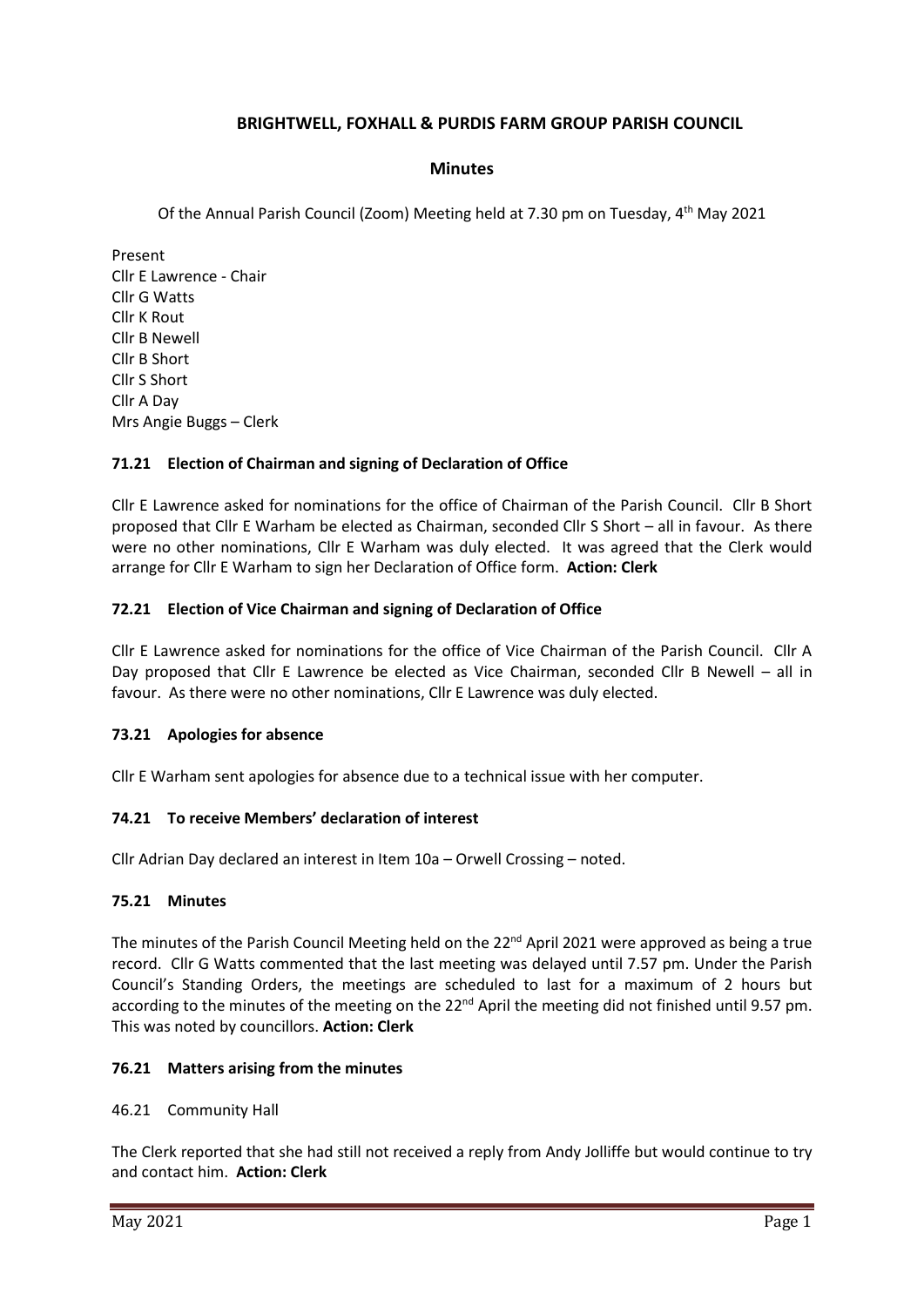## 48.21 To discuss speeding on Bucklesham Road

At the last meeting Cllr B Short asked about the whereabouts of the VAS sign. Cllr E Lawrence said he had spoken to David Penn who has confirmed that he is in possession of the VAS sign and Cllr E Lawrence had asked him to place the sign on a post. **Action: Cllr E Lawrence**

# 69.21 Members questions to the Chairman

- b. The Clerk confirmed that she had arranged for a 'thank you' card to be sent to John Pickering thanking him for his work on the Foxhall Village Green over a number of years.
- c. The Clerk reported that she had written to Martin Williams Suffolk County Council regarding the bridleway which runs between the A1156 and the Bucklesham Road.

# **77.21 The meeting was adjourned to receive reports and questions**

- a. Cllr Chris Blundell East Suffolk District Councillor no report
- b. Cllr Patricia O'brien Suffolk County Council no report

# **To reconvene the meeting**

# **78.21 To appoint members of the Planning Committee and Election of Chairman**

It was agreed that the Planning Committee should consist of all members of the Parish Council. Cllr E Lawrence proposed that Cllr G Watts be appointed as Chairman of the Planning Committee, seconded Cllr A Day – all in favour.

## **79.21 To discuss and approve the Annual Accounts 2020/2021**

Cllr E Lawrence stated that the Annual Accounts 2020/2021 had been prepared and distributed to all councillors well in advance of the meeting. Cllr G Watts proposed that the Parish Council approve the accounts, seconded Cllr K Rout – all in favour. **Action: Clerk**

## **80.21 To approve and sign the AGAR Part 2 – 2020/2021**

## **a. Section 1 Internal Control**

Section 1 Internal Control of the AGAR had been circulated prior to the meeting and the Vice Chairman asked for any comments. Cllr B Newell proposed that the Chairman sign Section 1 Internal Control on behalf of the Parish Council, seconded Cllr G Watts – all in favour. **Action: Clerk**

## **b. Section 2 Accounting Statement**

Section 2 Accounting Statement of the AGAR had been circulated prior to the meeting and the Vice Chairman asked for any comments. Cllr A Day proposed that the Chairman sign Section 2 Accounting Statement on behalf of the Parish Council, seconded Cllr E Lawrence – all in favour. **Action: Clerk**

## **c. Certificate of Exemption**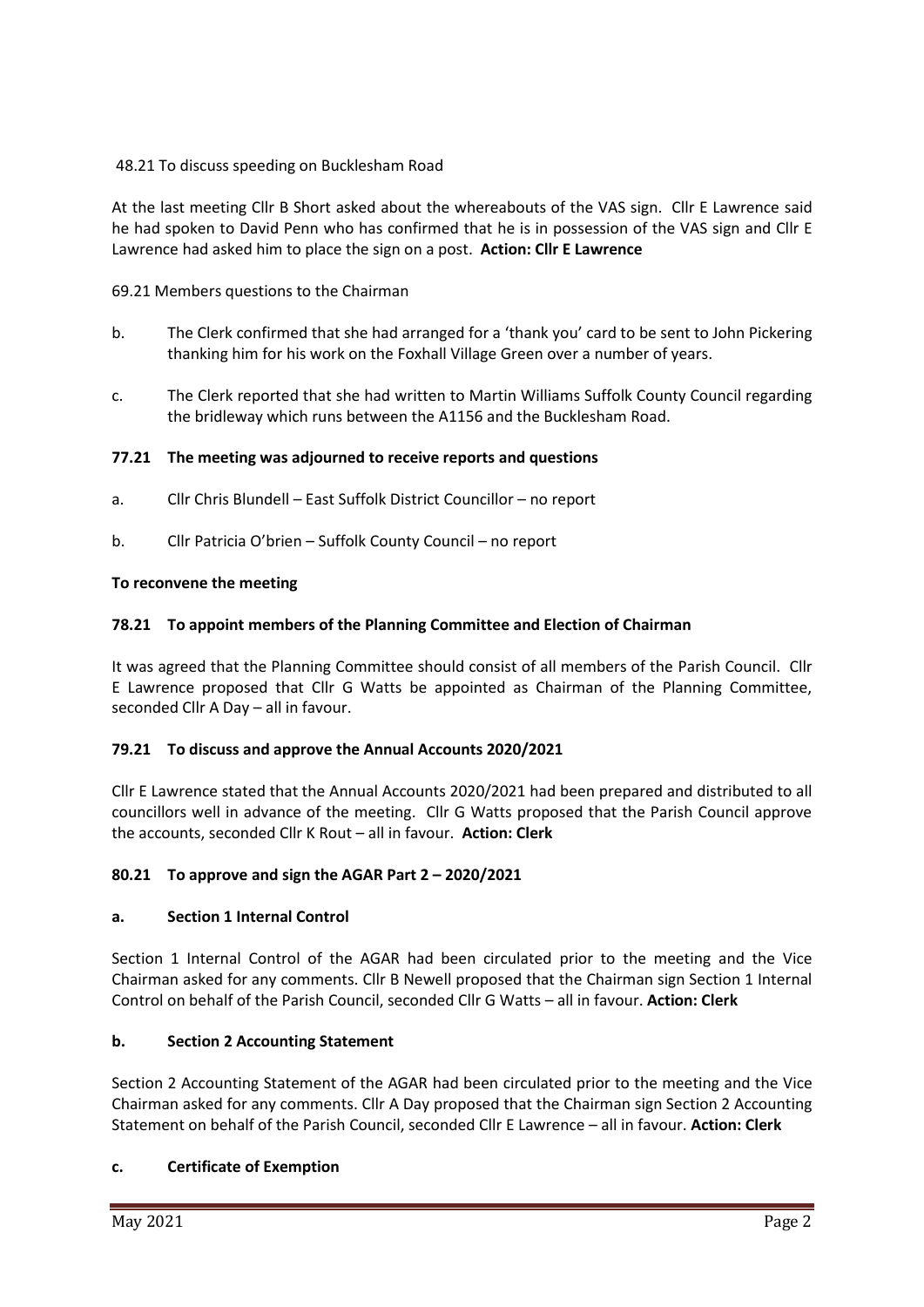Certificate of Exemption of the AGAR has been circulated prior to the meeting and the Vice Chairman asked for comments. The Clerk reported that to qualify for exemption of an external audit that either the Parish Council's income or expenditure for the year must be below £25,000. Cllr B Short proposed that the Chairman sign the Certificate of Exemption on behalf of the Parish Council, seconded Cllr G Watts – all in favour. **Action: Clerk**

# **d. To Review the Salary of the Parish Clerk**

Cllr G Watts stated that it was over three years since the Clerk's salary was increased. It was agreed that the Clerk should gather up to date figures on Clerks' salaries in order that councillors can review the Clerk's salary. It was agreed that this item should be placed on the agenda for the next meeting. **Action: Clerk**

## **81.21 Planning**

a. Proposed development of Orwell Crossing Logistics Park

Cllr G Watts reported that there are several objections from residents on the ESC Planning website. Cllr G Watts stated that as councillors are aware he had now written the Parish Council's response which has been circulated and with the Parish Council's agreement would be sent to ESC Planning tomorrow. The situation is that although the closing consultancy date is today Highways England have not yet given their approval of the new junction to the A14. They have submitted a holding objection stating they are still considering the application. Suffolk County Council Highways are unhappy with the access and it has still not been clarified as to whether pedestrians and cyclists can legally use the access through Ransoms Europark and the level crossing through the narrow path between the houses.

Cllr A Day commented that there had been no response from Network Rail.

b. General

Cllr G Watts reported that the Clerk had circulated the latest Planning Applications list. Cllr G Watts stated that no decision has been made by East Suffolk Council on the conversion of Foxhall Hall into a dentist surgery.

148 Bucklesham Road – This planning application was decided at the recent Planning Committee and the application was approved by East Suffolk Council.

Cllr A Day asked why the Parish Council had been consulted on the Kesgrave Quarry Planning Application. Cllr G Watts said he was unaware of the reasons for the consultation as it was not in the Parish Council's parish.

Cllr B Newell reported that there has been some doubt about the ownership of the land that Brightwell Church Hall is built on. It has now been clarified that Mr Fosker who lives at Brightwell House opposite the Church does own the land and he has no plans to change the usage of the land. The PCC are considering putting a fence around the Church Hall.

## **82.21 VAS Sign**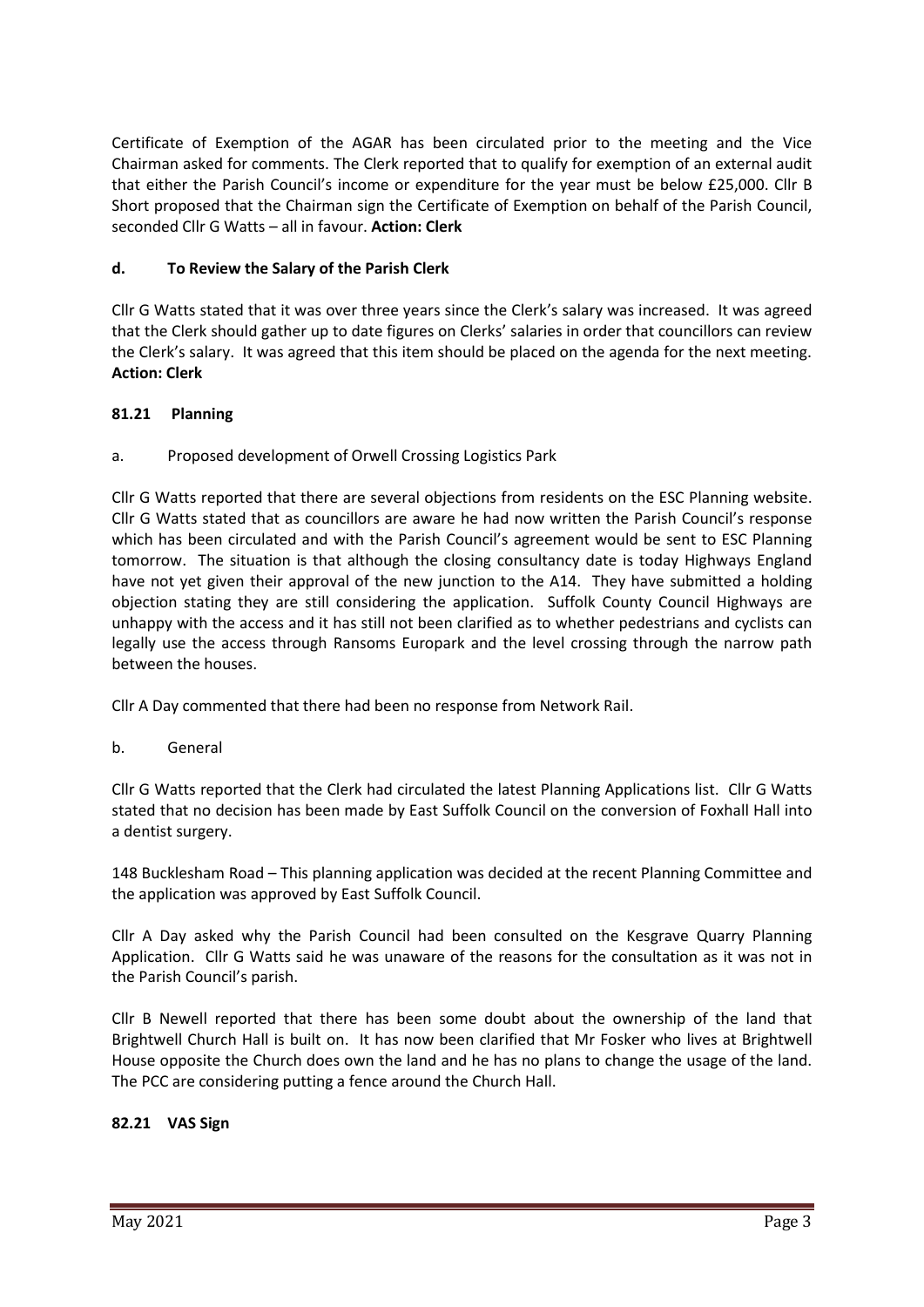Cllr E Lawrence reported that David Penn had removed the VAS sign from the highway, but it has now been placed on one of the available posts. He has suggested to David that the VAS is moved once a month. Cllr E Lawrence said that there is still an ongoing problem with downloading the data. Cllr E Lawrence said that he would try and download the data himself to try and find out what the problems are. Cllr E Lawrence said that he was consulting with Suffolk County Council Highways to position new posts in Brightwell. The application forms have now been completed and sent off to SCC Highways, but it is likely to be two or three months before the posts are erected. **Action: Cllr E Lawrence**

# **83.21 To discuss on-going maintenance, new bus shelter and extra dog/litter/grit bins for Purdis Farm**

Cllr E Lawrence reported that an email had been received from a resident in Purdis Farm who is requesting a bus shelter, a waste bin, and a bench at the Trinity Park bus stop in the direction of Felixstowe. He also said he would gather some site locations for waste bins in the layby where lorries park overnight on the Felixstowe Road. Cllr E Lawrence reported fly tipping on the junction with Pearce Road which has now been removed. Cllr G Watts said that the black bin bags had notices on them stating that they were part of a litter pick. Cllr K Rout said he felt it may be of benefit to have signs erected at fly tipping spots. Cllr K Rout reported that he had witnessed fly tipping in Straight Road which had been reported to East Suffolk Council who had taken a statement. He had managed to get a picture of the car number plate and the tipping. **Action: Cllr E Lawrence**

# **84.21 To discuss the Green Oasis Project**

Cllr E Lawrence reported that there are two or three areas in Purdis Farm which need clearing and seeded with wildflowers. He stated he would contact Norse and ask them to clear the areas as it is East Suffolk Council owned land. Cllr B Newell said that she had walked around Purdis Farm and looked at the green areas and having looked at them she did not believe they are suitable for seeding as meadow land because there is too much tree cover. However, she stated that there is a piece of land on the right before Woodrush Road which is open and would make a nice meadow area. **Action: Cllr E Lawrence**

## **85.21 Straight Road Improvements**

Cllr A Day reported that as agreed at the last meeting he had contacted David Chenery Suffolk County Council Highways regarding Straight Road. He had agreed with David Chenery that they would wait until the May 2021 elections were over and then arrange a meeting with David Chenery and the new County Council to discuss the problems face to face and what can realistically be done in Straight Road without going down the route the Parish Council were planning. As councillors are aware the latest proposal from Highways was to withdrawn the passing place signage which with the size of the vehicles using the road would create more hazards. **Action: Cllr A Day**

# **86.21 To discuss the Group Parish Council providing a Community Hall in Purdis Farm**?

Cllr B Newell stated that it appeared that the Community Hall project envisaged would be too large for a small Parish Council. Cllr G Watts felt that in his experience a lot of the residents in Purdis Farm were very transient. It was agreed the Clerk should endeavour to contact Andy Jolliffe regarding speaking to other Parish Councils. **Action: Clerk**

# **87.21 Clerk's Report**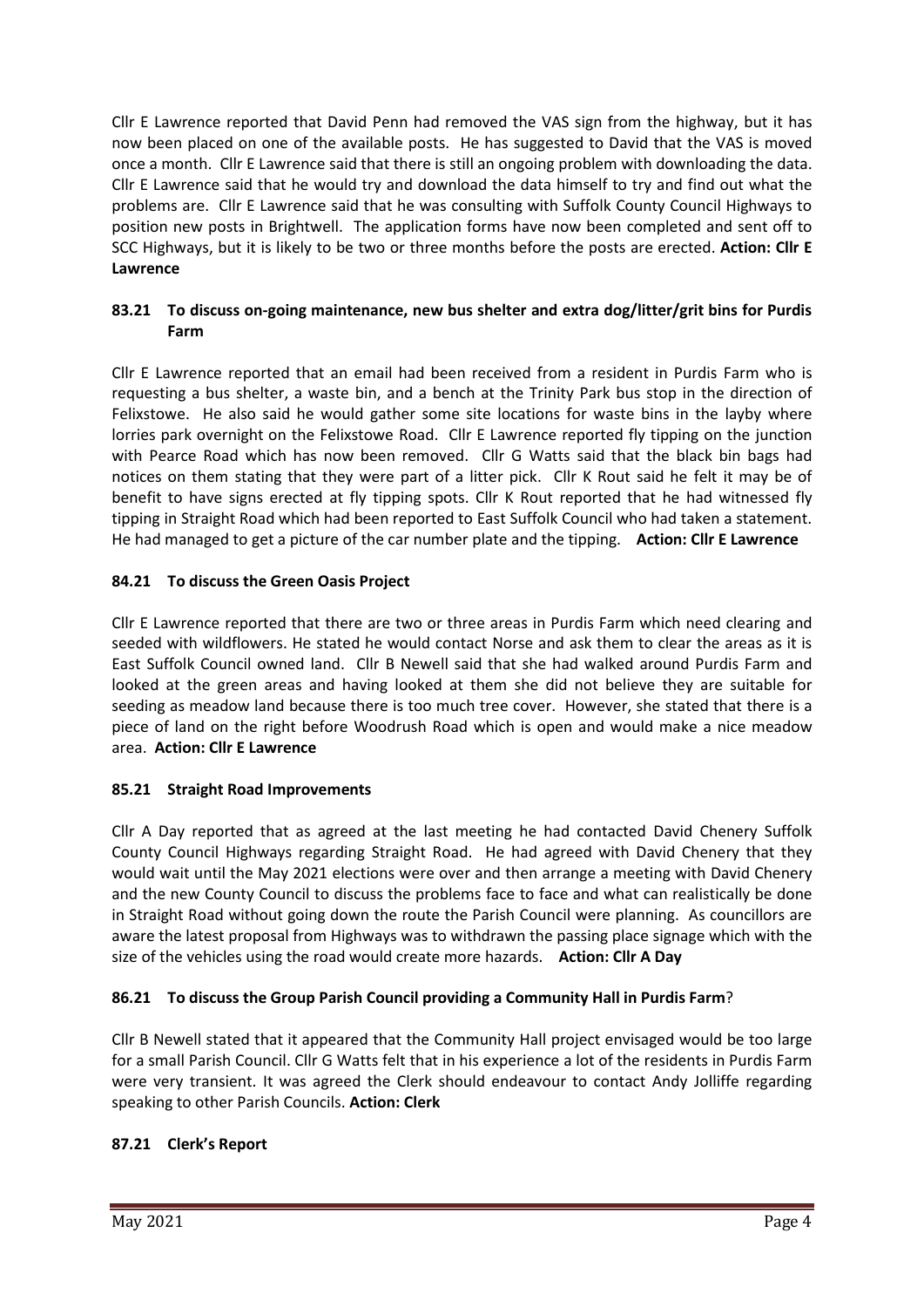The purpose of this report is to update members on outstanding issues, items received after the deadline for agenda items, correspondence and action taken by the Clerk.

### Fly Tipping

Fly tipping is still causing problems in Foxhall and there has been several instances since our last meeting on the  $22<sup>nd</sup>$  April 2021 which have been reported to East Suffolk Council. One case in Straight Road was witnessed by a councillor who lives close to where the incident took place. When the person dumped rubbish and he also urinated on the highway. The councillor managed to get a photograph of the car which clearly displays the numberplate. It may be worth consideration as to whether cameras and warning signs are erected in Straight Road.

### Bus Shelters

The approximate cost of bus shelters similar design to the ones on Bucklesham Road where you have an "in and out" are £3,200.00 plus VAT without installation.

### Straight Road Improvements

As reported at the last meeting I reported that I was having trouble in obtaining a response from Suffolk County Council Highways regarding improvements to Straight Road. Cllr Adrian Day emailed Highways and had an immediate response. David Chenery has agreed to meet with the Parish Council after the 6<sup>th</sup> May along with the newly elected County Councillor for our area.

### **88.21 Finance**

| Income                                   |           |
|------------------------------------------|-----------|
| CIL Receipts                             | £7.434.33 |
| Expenditure                              |           |
| A J Buggs Salary and Expenses April 2021 | £261.60   |

Cllr B Short proposed, seconded Cllr G Watts that the above expenditure is approved – all in favour. **Action: Clerk**

### **89.21 Meetings attended by councillors/clerk**

a. Cllr A Day reported that he had discussed Orwell Logistics Park both face to face and on the telephone with residents living on the Felixstowe Road.

### **90.21 Members questions to the Chairman**

None

### **91.21 Date of next meeting**

### **9 th June 2021 – Trinity Park (tbc)**

Cllr K Rout offered his apologies for the meeting on the  $9<sup>th</sup>$  June 2021 as he would be away.

### **The Chairman closed the meeting at 21.13 pm**